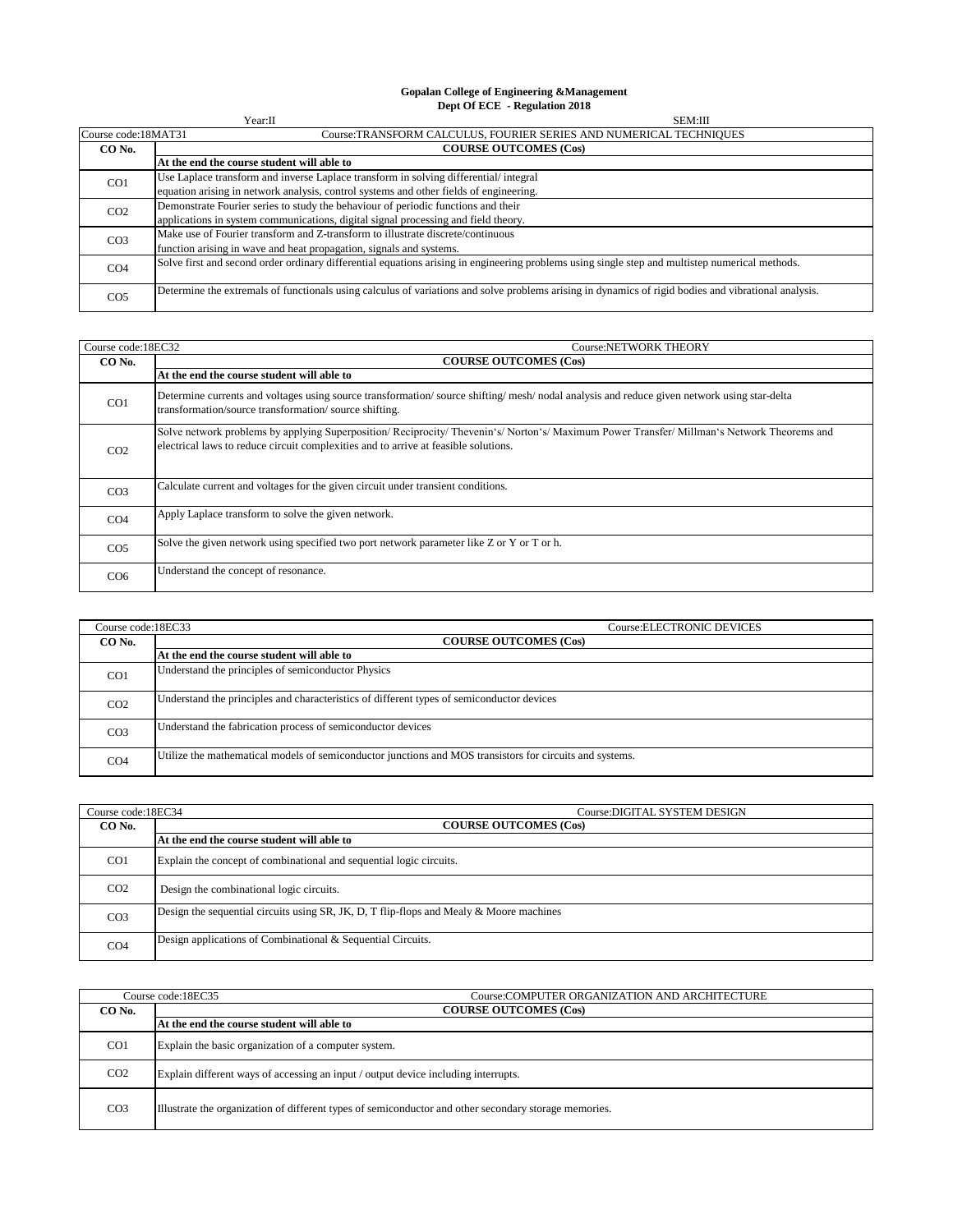| CO <sub>4</sub> | 'ПЪ.<br>r organization based on hardwired control and.<br>1 micro programmed c<br>. proc<br>simple |
|-----------------|----------------------------------------------------------------------------------------------------|
|-----------------|----------------------------------------------------------------------------------------------------|

|                 | Course: POWER ELECTRONICS AND INSTRUMENTATION<br>Course code:18EC36                                                    |  |
|-----------------|------------------------------------------------------------------------------------------------------------------------|--|
| CO No.          | <b>COURSE OUTCOMES (Cos)</b>                                                                                           |  |
|                 | At the end the course student will able to                                                                             |  |
| CO <sub>1</sub> | Build and test circuits using power electronic devices.                                                                |  |
| CO <sub>2</sub> | Analyze and design controlled rectifier, DC to DC converters, DC to AC inverters and SMPS.                             |  |
| CO <sub>3</sub> | Define instrument errors.                                                                                              |  |
| CO <sub>4</sub> | Develop circuits for multirange Ammeters, Voltmeters and Bridges to measure passive component<br>values and frequency. |  |
| CO <sub>5</sub> | Describe the principle of operation of Digital instruments and PLCs.                                                   |  |
| CO <sub>6</sub> | Use Instrumentation amplifier for measuring physical parameters                                                        |  |

|                 | Course: ELECTRONIC DEVICES AND INSTRUMENTATION LABORATORY<br>Course code:18ECL37                                   |  |  |
|-----------------|--------------------------------------------------------------------------------------------------------------------|--|--|
| CO No.          | <b>COURSE OUTCOMES (Cos)</b>                                                                                       |  |  |
|                 | At the end the course student will able to                                                                         |  |  |
| CO <sub>1</sub> | Understand the characteristics of various electronic devices and measurement of parameters.                        |  |  |
| CO <sub>2</sub> | Design and test simple electronic circuits.                                                                        |  |  |
| CO <sub>3</sub> | Use of circuit simulation software for the implementation and characterization of electronic circuits and devices. |  |  |

|                 | Course: DIGITAL SYSTEM DESIGN LABORATORY<br>Course code:18ECL38               |  |
|-----------------|-------------------------------------------------------------------------------|--|
| CO No.          | <b>COURSE OUTCOMES (Cos)</b>                                                  |  |
|                 | At the end the course student will able to                                    |  |
| CO <sub>1</sub> | Demonstrate the truth table of various expressions and combinational circuits |  |
|                 | using logicgates.                                                             |  |
| CO <sub>2</sub> | Design various combinational circuits such as adders, subtractors,            |  |
|                 | comparators, multiplexers and demultiplexers.                                 |  |
| CO <sub>3</sub> | Construct flips-flops, counters and shift registers                           |  |
| CO <sub>4</sub> | Simulate Serial adder and Binary Multiplier.                                  |  |

|                 | Course code:18CPC39/49<br>Course:CONSTITUTION OF INDIA, PROFESSIONAL ETHICS AND CYBER LAW (CPC) |  |
|-----------------|-------------------------------------------------------------------------------------------------|--|
| CO No.          | <b>COURSE OUTCOMES (Cos)</b>                                                                    |  |
|                 | At the end the course student will able to                                                      |  |
| CO <sub>1</sub> | Have constitutional knowledge and legal literacy.                                               |  |
| CO <sub>2</sub> | Understand Engineering and Professional ethics and responsibilities of Engineers.               |  |
| CO <sub>3</sub> | Understand the the cybercrimes and cyber laws for cyber safety measures.                        |  |

|                 | Course code:18MATDIP31<br>Course: ADDITIONAL MATHEMATICS - I                                         |  |
|-----------------|------------------------------------------------------------------------------------------------------|--|
| CO No.          | <b>COURSE OUTCOMES (Cos)</b>                                                                         |  |
|                 | At the end the course student will able to                                                           |  |
| CO <sub>1</sub> | Apply concepts of complex numbers and vector algebra to analyze the problems arising in related area |  |
| CO <sub>2</sub> | Use derivatives and partial derivatives to calculate rate of change of multivariate functions.       |  |
| CO <sub>3</sub> | Analyze position, velocity and acceleration in two and three dimensions of vector valued functions.  |  |
| CO <sub>4</sub> | Learn techniques of integration including the evaluation of double and triple integrals.             |  |
| CO <sub>5</sub> | Identify and solve first order ordinary differential equations                                       |  |

| Year:∏          |                                                                                                                             | <b>SEM:IV</b>                                                |
|-----------------|-----------------------------------------------------------------------------------------------------------------------------|--------------------------------------------------------------|
|                 | Course code:18MAT41                                                                                                         | Course:COMPLEX ANALYSIS, PROBABILITY AND STATISTICAL METHODS |
| CO No.          | <b>COURSE OUTCOMES (Cos)</b>                                                                                                |                                                              |
|                 | At the end the course student will able to                                                                                  |                                                              |
| CO <sub>1</sub> | Use the concepts of analytic function and complex potentials to solve the problems arising in electromagnetic field theory. |                                                              |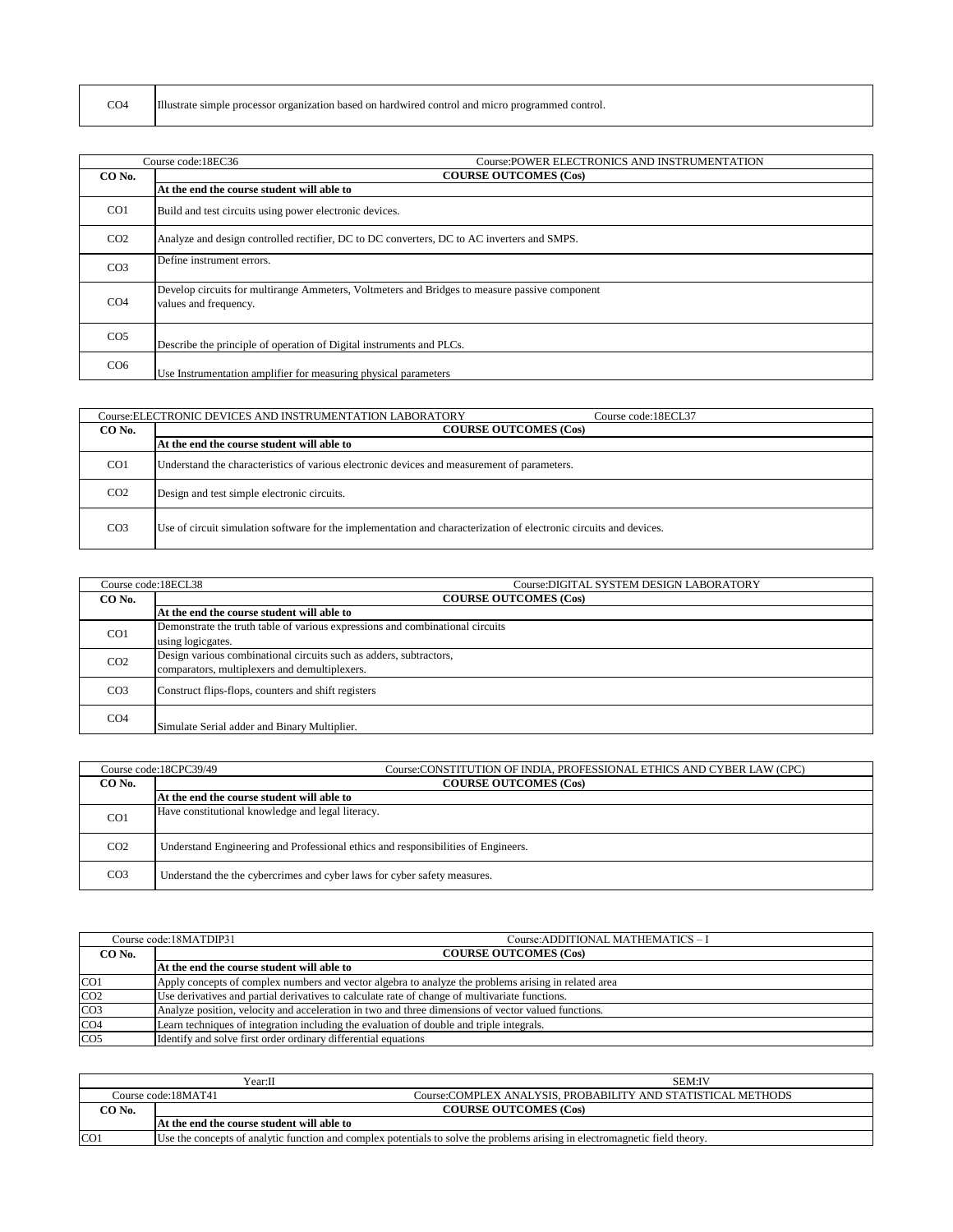|                 | Utilize conformal transformation and complex integral arising in aerofoil theory, fluid flow |
|-----------------|----------------------------------------------------------------------------------------------|
| CO <sub>2</sub> | visualization and image processing.                                                          |
|                 | Apply discrete and continuous probability distributions in analyzing the probability models  |
| CO <sub>3</sub> | arising in engineering field.                                                                |
|                 | Make use of the correlation and regression analysis to fit a suitable mathematical model for |
| CO <sub>4</sub> | the statistical data.                                                                        |
|                 | Construct joint probability distributions and demonstrate the validity of testing the        |
| CO <sub>5</sub> | hypothesis.                                                                                  |

|                 | Course code:18EC42<br>Course:ANALOG CIRCUITS       |                              |  |
|-----------------|----------------------------------------------------|------------------------------|--|
| CO No.          |                                                    | <b>COURSE OUTCOMES (Cos)</b> |  |
|                 | At the end the course student will able to         |                              |  |
| CO <sub>1</sub> | Understand the characteristics of BJTs and FETs.   |                              |  |
| CO <sub>2</sub> | Design and analyze BJT and FET amplifier circuits. |                              |  |
| CO <sub>3</sub> | Design sinusoidal and non-sinusoidal oscillators.  |                              |  |
| CO <sub>4</sub> | Understand the functioning of linear ICs.          |                              |  |
| CO <sub>5</sub> | Design of Linear IC based circuits.                |                              |  |

|                 | Course:CONTROL SYSTEMS<br>Course code:18EC43                                                |
|-----------------|---------------------------------------------------------------------------------------------|
| CO No.          | <b>COURSE OUTCOMES (Cos)</b>                                                                |
|                 | At the end the course student will able to                                                  |
| CO <sub>1</sub> | Develop the mathematical model of mechanical and electrical systems.                        |
|                 | Develop transfer function for a given control system using block diagram reduction          |
| CO <sub>2</sub> | techniques and signal flow graph method.                                                    |
| CO <sub>3</sub> | Determine the time domain specification s for first and second order systems.               |
|                 | Deter mine the stability of a system in the time domain using Routh-Hurwitz criterion and   |
| CO <sub>4</sub> | Root-locus technique                                                                        |
| CO <sub>5</sub> | Determine the s stability of a system in the frequency domain u sing Nyquist and bode plots |

| Course code:18EC44 |                              | Course: ENGINEERING STATISTICS and LINEAR ALGEBRA                                              |
|--------------------|------------------------------|------------------------------------------------------------------------------------------------|
| CO No.             | <b>COURSE OUTCOMES (Cos)</b> |                                                                                                |
|                    |                              | At the end the course student will able to                                                     |
| CO <sub>1</sub>    |                              | Identify and associate Random Variables and Random Processes in Communication events.          |
|                    |                              | Analyze and model the Random events in typical communication events to extract quantitative    |
| CO <sub>2</sub>    | statistical parameters.      |                                                                                                |
|                    |                              | Analyze and model typical signal sets in terms of a basis function set of Amplitude, phase and |
| CO <sub>3</sub>    | frequency                    |                                                                                                |
|                    |                              | Demonstrate by way of simulation or emulation the ease of analysis employing basis functions,  |
| CO <sub>4</sub>    |                              | statistical representation and Eigen values.                                                   |

| Course code:18EC4 | Course:SIGNALS AND SYSTEMS                                                                                                           |  |
|-------------------|--------------------------------------------------------------------------------------------------------------------------------------|--|
| CO No.            | <b>COURSE OUTCOMES (Cos)</b>                                                                                                         |  |
|                   | At the end the course student will able to                                                                                           |  |
| CO <sub>1</sub>   | Analyze the different types of signals and systems.                                                                                  |  |
| CO <sub>2</sub>   | Determine the linearity, causality, time-invariance and stability properties of continuous and discrete time systems.                |  |
| CO <sub>3</sub>   | Represent continuous and discrete systems in time and frequency domain using different transforms Test whether the system is stable. |  |

| Course code:18EC46                     |                   | Course:MICROCONTROLLER                                                                                                                                 |
|----------------------------------------|-------------------|--------------------------------------------------------------------------------------------------------------------------------------------------------|
| <b>COURSE OUTCOMES (Cos)</b><br>CO No. |                   |                                                                                                                                                        |
|                                        |                   | At the end the course student will able to                                                                                                             |
|                                        |                   | Explain the difference between Microprocessors & Microcontrollers, Architecture of 8051                                                                |
| CO <sub>1</sub>                        |                   | Microcontroller, Interfacing of 8051 to external memory and Instruction set of 8051.                                                                   |
| CO <sub>2</sub>                        |                   | Write 8051 Assembly level programs using 8051 instruction set.                                                                                         |
| CO <sub>3</sub>                        |                   | Explain the Interrupt system, operation of Timers/Counters and Serial port of 8051.                                                                    |
|                                        |                   | Write 8051 Assembly language program to generate timings and waveforms using 8051 timers, to send & receive serial data using 8051 serial port and to  |
| CO <sub>4</sub>                        |                   | generate an external interrupt using a switch.                                                                                                         |
|                                        |                   | Write 8051 Assembly language programs to generate square wave on 8051 I/O port pin using interrupt and C Programme to send & receive serial data using |
| CO <sub>5</sub>                        | 8051 serial port. |                                                                                                                                                        |
|                                        |                   | Interface simple switches, simple LEDs, ADC 0804, LCD and Stepper Motor to 8051 using 8051 I/O                                                         |
| CO <sub>6</sub>                        | ports.            |                                                                                                                                                        |

|                 | Course code:18ECL47<br>Course:MICROCONTROLLER LABORATORY                                        |  |
|-----------------|-------------------------------------------------------------------------------------------------|--|
| CO No.          | <b>COURSE OUTCOMES (Cos)</b>                                                                    |  |
|                 | At the end the course student will able to                                                      |  |
|                 | Write Assembly language programs in 8051 for solving simple problems that manipulate input data |  |
| CO <sub>1</sub> | using different instructions of 8051.                                                           |  |
|                 | Interface different input and output devices to 8051 and control them using Assembly language   |  |
| CO <sub>2</sub> | programs.                                                                                       |  |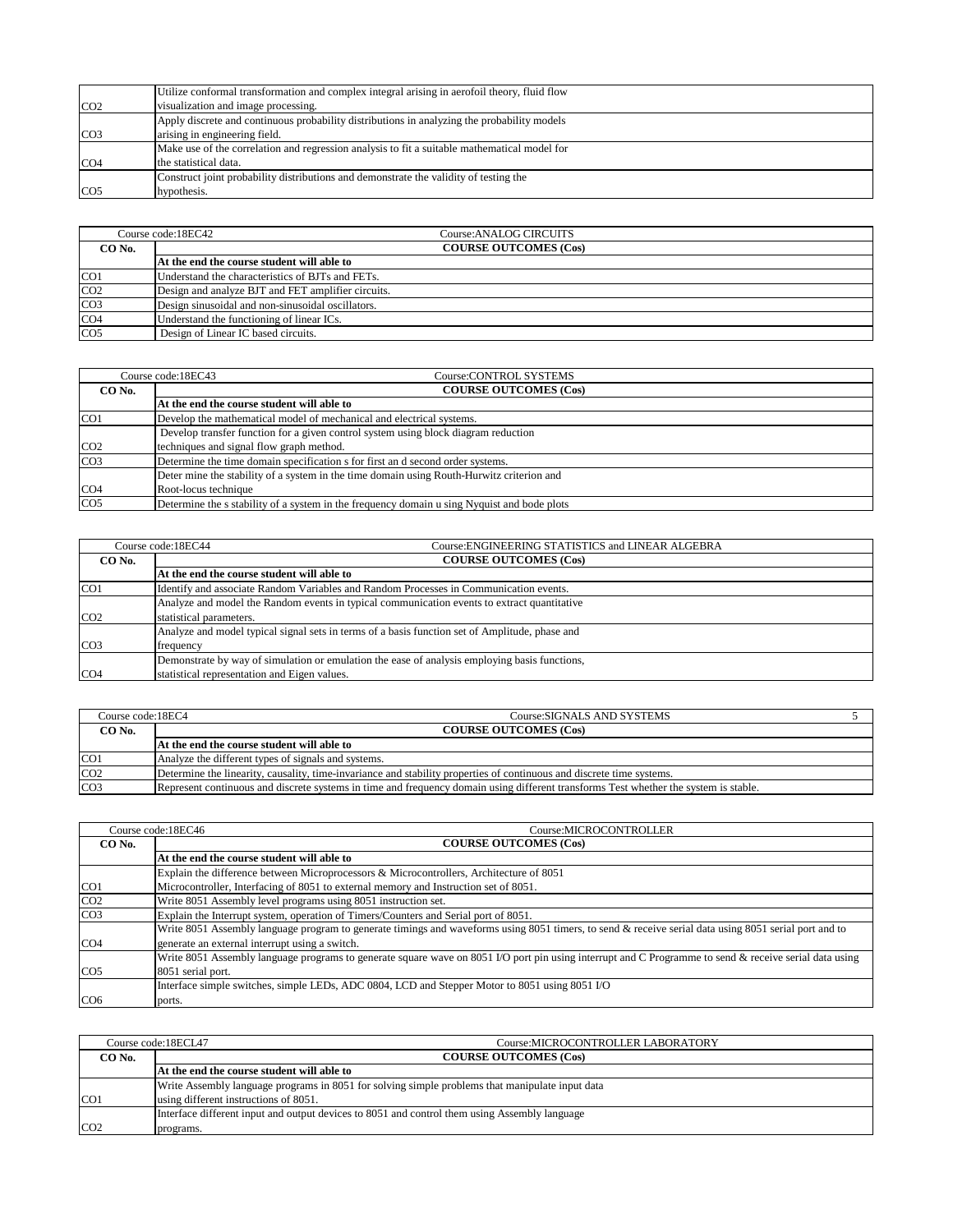## CO3 Interface the serial devices to 8051 and do the serial transfer using C programming.

|                 | Course code:18ECL48                                            | Course:ANALOG CIRCUITS LABORATORY                                                         |
|-----------------|----------------------------------------------------------------|-------------------------------------------------------------------------------------------|
| CO No.          | <b>COURSE OUTCOMES (Cos)</b>                                   |                                                                                           |
|                 | At the end the course student will able to                     |                                                                                           |
| CO <sub>1</sub> |                                                                | Design analog circuits using BJT/FETs and evaluate their performance characteristics.     |
| CO <sub>2</sub> | Design analog circuits using OPAMPs for different applications |                                                                                           |
| CO <sub>3</sub> |                                                                | Simulate and analyze analog circuits that uses ICs for different electronic applications. |

|                 | Year:III                                                                                                              | <b>SEM:V</b> |
|-----------------|-----------------------------------------------------------------------------------------------------------------------|--------------|
|                 | Course:TECHNOLOGICAL INNOVATION MANAGEMENT AND ENTREPRENEURSHIP<br>Course code:18ES51                                 |              |
| CO No.          | <b>COURSE OUTCOMES (Cos)</b>                                                                                          |              |
|                 | At the end the course student will able to                                                                            |              |
| CO <sub>1</sub> | Understand the fundamental concepts of Management and Entrepreneurship and opportunities in order to setup a business |              |
| CO <sub>2</sub> | Describe the functions of Managers, Entrepreneurs and their social responsibilities                                   |              |
| CO <sub>3</sub> | Understand the components in developing a business plan                                                               |              |
| CO <sub>4</sub> | Awareness about various sources of funding and institutions supporting entrepreneurs                                  |              |

| Course code:18EC52 | Course:DIGITAL SIGNAL PROCESSING                                        |  |
|--------------------|-------------------------------------------------------------------------|--|
| CO No.             | <b>COURSE OUTCOMES (Cos)</b>                                            |  |
|                    | At the end the course student will able to                              |  |
| CO <sub>1</sub>    | Determine response of LTI systems using time domain and DFT techniques. |  |
| CO <sub>2</sub>    | Compute DFT of real and complex discrete time signals.                  |  |
| CO <sub>3</sub>    | Computation of DFT using FFT algorithms and linear filtering approach.  |  |
| CO <sub>4</sub>    | Design and realize FIR and IIR digital filters                          |  |
| CO <sub>5</sub>    | Understand the DSP processor architecture.                              |  |

|                 | Course: PRINCIPLES OF COMMUNICATION SYSTEMS<br>Course code:18EC53                                  |  |
|-----------------|----------------------------------------------------------------------------------------------------|--|
| CO No.          | <b>COURSE OUTCOMES (Cos)</b>                                                                       |  |
|                 | At the end the course student will able to                                                         |  |
| CO <sub>1</sub> | Analyze and compute performance of AM and FM modulation in the presence of noise at the receiver.  |  |
| CO <sub>2</sub> | Analyze and compute performance of digital formatting processes with quantization noise.           |  |
|                 | Multiplex digitally formatted signals at Transmitter and demultiplex the signals and reconstruct   |  |
| CO <sub>3</sub> | digitally formatted signals at the receiver.                                                       |  |
| CO <sub>4</sub> | Design/Demonstrate the use of digital formatting in Multiplexers, Vocoders and Video transmission. |  |

|                                        | Course: INFORMATION THEORY and CODING<br>Course code:18EC54                                          |
|----------------------------------------|------------------------------------------------------------------------------------------------------|
| <b>COURSE OUTCOMES (Cos)</b><br>CO No. |                                                                                                      |
|                                        | At the end the course student will able to                                                           |
|                                        | Explain concept of Dependent & Independent Source, measure of information, Entropy, Rate of          |
| CO <sub>1</sub>                        | Information and Order of a source                                                                    |
|                                        | Represent the information using Shannon Encoding, Shannon Fano, Prefix and Huffman Encoding          |
| CO <sub>2</sub>                        | Algorithms                                                                                           |
| CO <sub>3</sub>                        | Model the continuous and discrete communication channels using input, output and joint probabilities |
|                                        | Determine a codeword comprising of the check bits computed using Linear Block codes, cyclic codes    |
| CO <sub>4</sub>                        | & convolutional codes                                                                                |
|                                        | Design the encoding and decoding circuits for Linear Block codes, cyclic codes, convolutional codes, |
| CO <sub>5</sub>                        | <b>BCH</b> and Golay codes.                                                                          |

|                 | Course:ELECTROMAGNETIC WAVES<br>Course code:18EC55                                                                                                     |
|-----------------|--------------------------------------------------------------------------------------------------------------------------------------------------------|
| CO No.          | <b>COURSE OUTCOMES (Cos)</b>                                                                                                                           |
|                 | At the end the course student will able to                                                                                                             |
| CO <sub>1</sub> | Evaluate problems on electrostatic force, electric field due to point, linear, volume charges by applying conventional methods and charge in a volume. |
|                 | Apply Gauss law to evaluate Electric fields due to different charge distributions and Volume Charge                                                    |
| CO <sub>2</sub> | distribution by using Divergence Theorem.                                                                                                              |
|                 | Determine potential and energy with respect to point charge and capacitance using Laplace equation and Apply Biot-Savart's and Ampere's laws for       |
| CO <sub>3</sub> | evaluating Magnetic field for different current configurations                                                                                         |
| CO <sub>4</sub> | Calculate magnetic force, potential energy and Magnetization with respect to magnetic materials and voltage induced in electric circuits.              |
|                 | Apply Maxwell's equations for time varying fields, EM waves in free space and conductors and                                                           |
| CO <sub>5</sub> | Evaluate power associated with EM waves using Poynting theorem                                                                                         |

|                 | Course code:18EC56<br>Course: Verilog HDL                                                             |
|-----------------|-------------------------------------------------------------------------------------------------------|
| CO No.          | <b>COURSE OUTCOMES (Cos)</b>                                                                          |
|                 | At the end the course student will able to                                                            |
| CO <sub>1</sub> | Write Verilog programs in gate, dataflow (RTL), behavioral and switch modeling levels of Abstraction. |
| CO <sub>2</sub> | Design and verify the functionality of digital circuit/system using test benches.                     |
| CO <sub>3</sub> | Identify the suitable Abstraction level for a particular digital design.                              |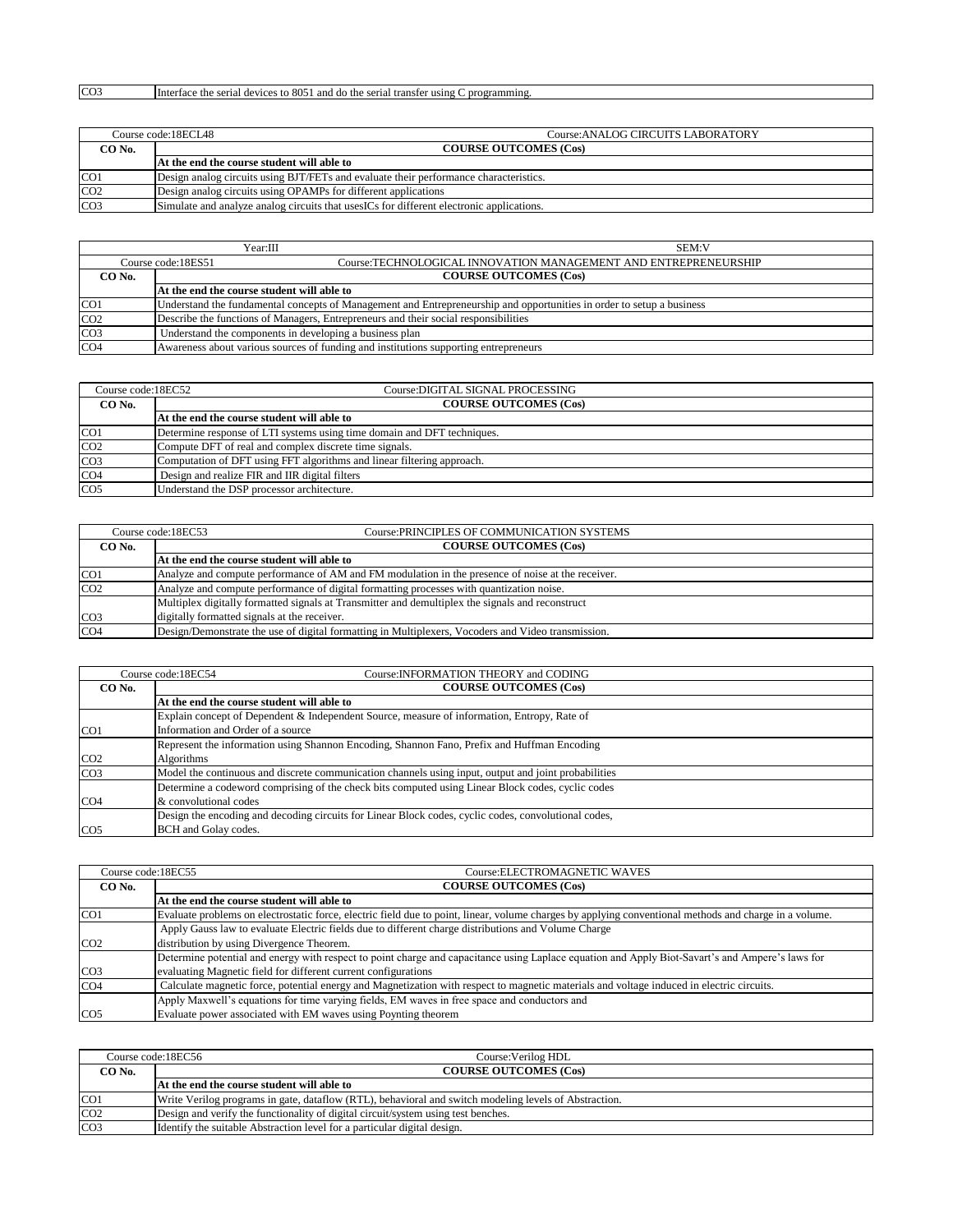| CO <sub>4</sub> | Identify the suitable Abstraction level for a particular digital design.           |
|-----------------|------------------------------------------------------------------------------------|
| CO <sub>5</sub> | Write the programs more effectively using Verilog tasks, functions and directives. |
| CO <sub>6</sub> | Perform timing and delay Simulation                                                |
| CO <sub>7</sub> | Interpret the various constructs in logic synthesis.                               |

| Course code:18ECL57 | Course:DIGITAL SIGNAL PROCESSING LABORATORY                                                                     |
|---------------------|-----------------------------------------------------------------------------------------------------------------|
| CO No.              | <b>COURSE OUTCOMES (Cos)</b>                                                                                    |
|                     | At the end the course student will able to                                                                      |
| CO <sub>1</sub>     | Understand the concepts of analog to digital conversion of signals and frequency domain sampling of signals.    |
| CO <sub>2</sub>     | Modeling of discrete time signals and systems and verification of its properties and results.                   |
| CO <sub>3</sub>     | Implementation of discrete computations using DSP processor and verify the results.                             |
| CO <sub>4</sub>     | Realize the digital filters using a simulation tool and analyze the response of the filter for an audio signal. |

| Course code:18ECL58 | Course: HDL LABORATORY                                                                                                  |
|---------------------|-------------------------------------------------------------------------------------------------------------------------|
| CO No.              | <b>COURSE OUTCOMES (Cos)</b>                                                                                            |
|                     | At the end the course student will able to                                                                              |
| CO <sub>1</sub>     | Write the Verilog/VHDL programs to simulate Combinational circuits in Dataflow, Behavioral and Gate level Abstractions. |
| CO <sub>2</sub>     | Describe sequential circuits like flip flops and counters in Behavioral description and obtain simulation waveforms.    |
| CO <sub>3</sub>     | Synthesize Combinational and Sequential circuits on programmable ICs and test the hardware.                             |
| CO <sub>4</sub>     | Interface the hardware to the programmable chips and obtain the required output                                         |

| Course code:18CIV59 | Course: ENVIRONMENTAL STUDIES                                                                                             |
|---------------------|---------------------------------------------------------------------------------------------------------------------------|
| CO No.              | <b>COURSE OUTCOMES (Cos)</b>                                                                                              |
|                     | At the end the course student will able to                                                                                |
| CO <sub>1</sub>     | Understand the principles of ecology and environmental issues that apply to air, land, and water issues on a global scale |
|                     | Develop critical thinking and/or observation skills, and apply them to the analysis of a problem or                       |
| CO <sub>2</sub>     | question related to the environment.                                                                                      |
| CO <sub>3</sub>     | Demonstrate ecology knowledge of a complex relationship between biotic and a biotic components.                           |
|                     | Apply their ecological knowledge to illustrate and graph a problem and describe the realities that                        |
| CO <sub>4</sub>     | managers face when dealing with complex issues.                                                                           |

|                 | Year:III                                                                                  | SEM:VI                       |
|-----------------|-------------------------------------------------------------------------------------------|------------------------------|
|                 | Course code:18EC61                                                                        | Course:DIGITAL COMMUNICATION |
| CO No.          | <b>COURSE OUTCOMES (Cos)</b>                                                              |                              |
|                 | At the end the course student will able to                                                |                              |
|                 | Associate and apply the concepts of Bandpass sampling to well specified signals and       |                              |
| CO <sub>1</sub> | channels.                                                                                 |                              |
|                 | Analyze and compute performance parameters and transfer rates for low pass and            |                              |
| CO <sub>2</sub> | bandpass symbol under ideal and corrupted non band limited channels.                      |                              |
|                 | Test and validate symbol processing and performance parameters at the receiver under      |                              |
| CO <sub>3</sub> | ideal and corrupted bandlimited channels.                                                 |                              |
|                 | Demonstrate that bandpass signals subjected to corruption and distortion in a bandlimited |                              |
| CO <sub>4</sub> | channel can be processed at the receiver to meet specified performance criteria.          |                              |

| Course code:18EC62 |  | Course: EMBEDDED SYSTEMS                                                                                                               |
|--------------------|--|----------------------------------------------------------------------------------------------------------------------------------------|
| CO No.             |  | <b>COURSE OUTCOMES (Cos)</b>                                                                                                           |
|                    |  | At the end the course student will able to                                                                                             |
| CO <sub>1</sub>    |  | Describe the architectural features and instructions of 32 bit microcontroller ARM Cortex M3.                                          |
| CO <sub>2</sub>    |  | Apply the knowledge gained for Programming ARM Cortex M3 for different applications.                                                   |
| CO <sub>3</sub>    |  | Understand the basic hardware components and their selection method based on the characteristics and attributes of an embedded system. |
| CO <sub>4</sub>    |  | Develop the hardware software co-design and firmware design approaches.                                                                |
| CO <sub>5</sub>    |  | Explain the need of real time operating system for embedded system applications.                                                       |

| Course code:18EC63 |  | Course: MICROWAVE and ANTENNAS                                                    |  |
|--------------------|--|-----------------------------------------------------------------------------------|--|
| CO No.             |  | <b>COURSE OUTCOMES (Cos)</b>                                                      |  |
|                    |  | At the end the course student will able to                                        |  |
| CO <sub>1</sub>    |  |                                                                                   |  |
| CO <sub>2</sub>    |  | Analyze various parameters related to microwave transmission lines and waveguides |  |
| CO <sub>3</sub>    |  | Identify microwave devices for several applications                               |  |
| CO <sub>4</sub>    |  | Analyze various antenna parameters necessary for building a RF system             |  |
| CO <sub>5</sub>    |  | Recommend various antenna configurations according to the applications            |  |

|                 | Course code:18EC641<br>Course:OPERATING SYSTEM                          |  |
|-----------------|-------------------------------------------------------------------------|--|
| $\circ$ O No.   | <b>COURSE OUTCOMES (Cos)</b>                                            |  |
|                 | At the end the course student will able to                              |  |
| CO <sub>1</sub> | Explain the goals, structure, operation and types of operating systems. |  |
| CO <sub>2</sub> | Apply scheduling techniques to find performance factors.                |  |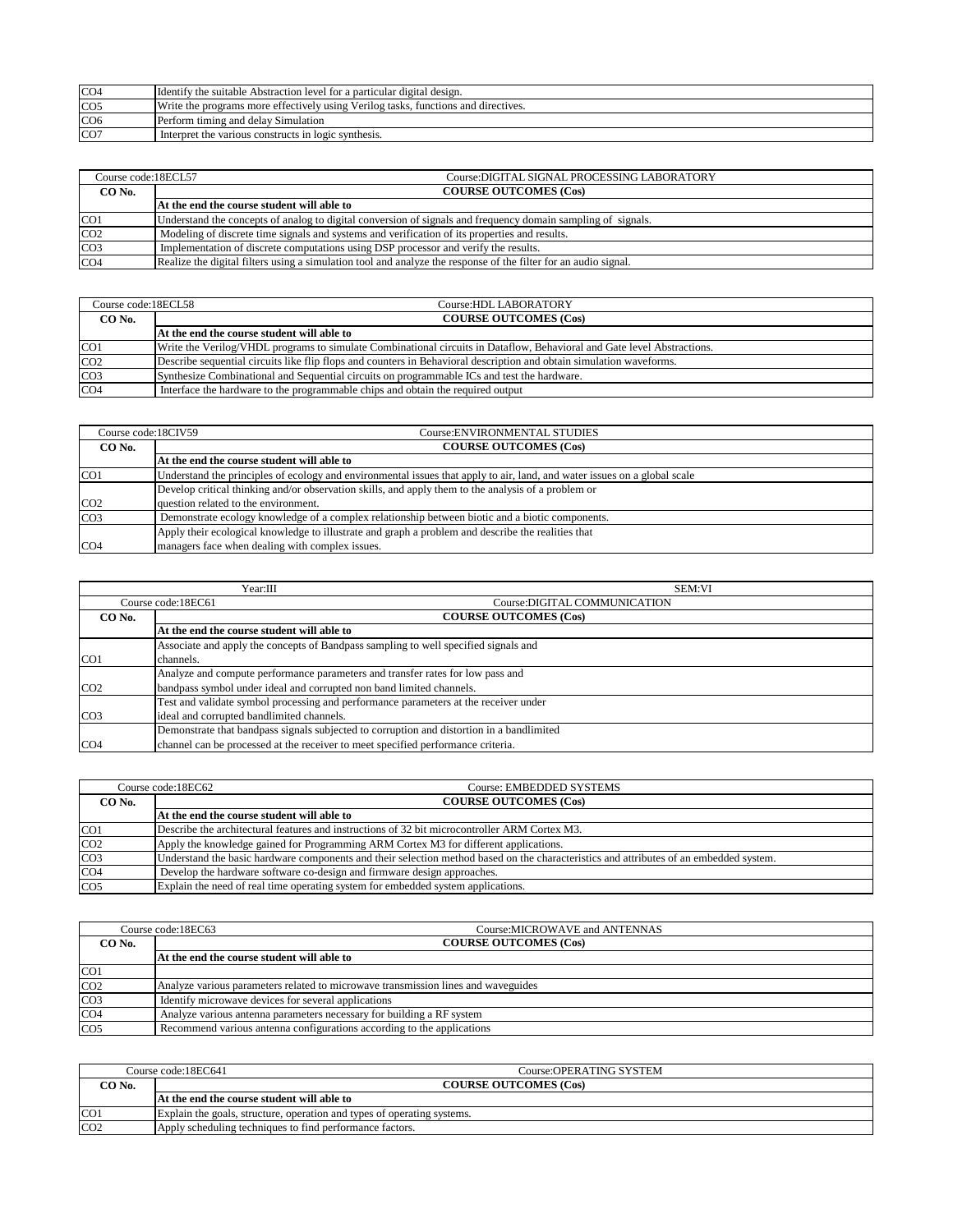| CO <sub>3</sub> | <b>TOCS</b><br>systems :<br>and<br><b>Explain</b><br>zatıc<br>тне                                                           |
|-----------------|-----------------------------------------------------------------------------------------------------------------------------|
| CO <sub>4</sub> | <sup>7</sup> allocation.<br>memor<br>techniques<br>App<br>1911OUS<br>í non-contiguous-<br>suitable<br>: TOT<br>conti<br>and |
| CO <sub>5</sub> | l prevention methods.<br>and<br>. deadlock<br>c detection<br>Describe<br>n passing.<br>e message                            |

|                 | Course code:18EC642<br>Course: ARITIFICAL NEURAL NETWORKS                                                |
|-----------------|----------------------------------------------------------------------------------------------------------|
| CO No.          | <b>COURSE OUTCOMES (Cos)</b>                                                                             |
|                 | At the end the course student will able to                                                               |
| CO <sub>1</sub> | Understand the role of neural networks in engineering, artificial intelligence, and cognitive modelling. |
|                 | Understand the concepts and techniques of neural networks through the study of the most important        |
| CO <sub>2</sub> | neural network models.                                                                                   |
| CO <sub>3</sub> | Evaluate whether neural networks are appropriate to a particular application.                            |
|                 | Apply neural networks to particular application, and to know what steps to take to improve               |
| CO <sub>4</sub> | performance.                                                                                             |

|                 | Course code:18EC643<br>Course: DATA STRUCTURE USING C++                                               |  |
|-----------------|-------------------------------------------------------------------------------------------------------|--|
| CO No.          | <b>COURSE OUTCOMES (Cos)</b>                                                                          |  |
|                 | At the end the course student will able to                                                            |  |
|                 | Acquire knowledge of Dynamic memory allocation, Various types of data structures,                     |  |
| CO <sub>1</sub> | operations and algorithms and Sparse matrices and Hashing                                             |  |
| CO <sub>2</sub> | Understand non Linear data structures trees and their applications                                    |  |
| CO <sub>3</sub> | Design appropriate data structures for solving computing problems                                     |  |
| CO <sub>4</sub> | Analyze the operations of Linear Data structures: Stack, Queue and Linked List and their applications |  |

| Course code:18EC644 |                                                                                 | Course:DIGITAL SYSTEM DESIGN USING VERILOG                                                                                                       |
|---------------------|---------------------------------------------------------------------------------|--------------------------------------------------------------------------------------------------------------------------------------------------|
| CO No.              | <b>COURSE OUTCOMES (Cos)</b>                                                    |                                                                                                                                                  |
|                     |                                                                                 | At the end the course student will able to                                                                                                       |
| CO <sub>1</sub>     |                                                                                 | Construct the combinational circuits, using discrete gates and programmable logic devices.                                                       |
| CO <sub>2</sub>     |                                                                                 | Describe how arithmetic operations can be performed for each kind of code, and also combinational circuits that implement arithmetic operations. |
| CO <sub>3</sub>     | Design a semiconductor memory for specific chip design.                         |                                                                                                                                                  |
|                     |                                                                                 | Design embedded systems using small microcontrollers, larger CPUs/DSPs, or hard or soft                                                          |
| CO <sub>4</sub>     | processor cores.                                                                |                                                                                                                                                  |
| CO <sub>5</sub>     | Synthesize different types of I/O controllers that are used in embedded system. |                                                                                                                                                  |

|                 | Course code:18EC645<br>Course:NANOELECTRONICS                                                  |  |
|-----------------|------------------------------------------------------------------------------------------------|--|
| CO No.          | <b>COURSE OUTCOMES (Cos)</b>                                                                   |  |
|                 | At the end the course student will able to                                                     |  |
| CO1             | Understand the principles behind Nanoscience engineering and Nanoelectronics.                  |  |
|                 | Know the effect of particles size on mechanical, thermal, optical and electrical properties of |  |
| CO <sub>2</sub> | nanomaterials.                                                                                 |  |
| CO <sub>3</sub> | Know the properties of carbon and carbon nanotubes and its applications.                       |  |
| CO <sub>4</sub> | Know the properties used for sensing and the use of smart dust sensors.                        |  |
| CO <sub>5</sub> | Apply the knowledge to prepare and characterize nanomaterials.                                 |  |
| CO <sub>6</sub> | Analyse the process flow required to fabricate state-of-the-art transistor technology.         |  |

|                 | Course code:18EC646                                                                                    | Course: PYTHON APPLICATION PROGRAMMING                                                                                      |
|-----------------|--------------------------------------------------------------------------------------------------------|-----------------------------------------------------------------------------------------------------------------------------|
| CO No.          | <b>COURSE OUTCOMES (Cos)</b>                                                                           |                                                                                                                             |
|                 | At the end the course student will able to                                                             |                                                                                                                             |
| CO <sub>1</sub> |                                                                                                        | Examine Python syntax and semantics and be fluent in the use of Python flow control and functions.                          |
| CO <sub>2</sub> | Demonstrate proficiency in handling Strings and File Systems.                                          |                                                                                                                             |
| CO <sub>3</sub> |                                                                                                        | Create, run and manipulate Python Programs using core data structures like Lists, Dictionaries and use Regular Expressions. |
| CO <sub>4</sub> |                                                                                                        | Interpret the concepts of Object-Oriented Programming as used in Python.                                                    |
| CO <sub>5</sub> | Implement exemplary applications related to Network Programming, Web Services and Databases in Python. |                                                                                                                             |

|                 | Course:SIGNAL PROCESSING<br>Course code:18EC651                                                                                                             |  |
|-----------------|-------------------------------------------------------------------------------------------------------------------------------------------------------------|--|
| CO No.          | <b>COURSE OUTCOMES (Cos)</b>                                                                                                                                |  |
|                 | At the end the course student will able to                                                                                                                  |  |
| CO <sub>1</sub> | Understand and explain continuous time and discrete time signals and systems, in time and frequency domain                                                  |  |
| CO <sub>2</sub> | Apply the concepts of signals and systems to obtain the desired parameter/ representation                                                                   |  |
| CO <sub>3</sub> | Analyse the given system and classify the system/arrive at a suitable conclusion                                                                            |  |
| CO <sub>4</sub> | Design analog/digital filters to meet given specifications.                                                                                                 |  |
|                 | Design and implement the analog filter using components/suitable simulation tools (assignment                                                               |  |
| CO <sub>5</sub> | component)                                                                                                                                                  |  |
|                 | Design and implement the digital filter (FIR/IIR) using suitable simulation tools, and record the input and output of the filter for the given audio signal |  |
| CO <sub>6</sub> | (assignment component)                                                                                                                                      |  |

| Course code:18EC652 |  | Course: SENSORS and SIGNAL CONDITIONING |  |
|---------------------|--|-----------------------------------------|--|
| CO No.              |  | <b>COURSE OUTCOMES (Cos)</b>            |  |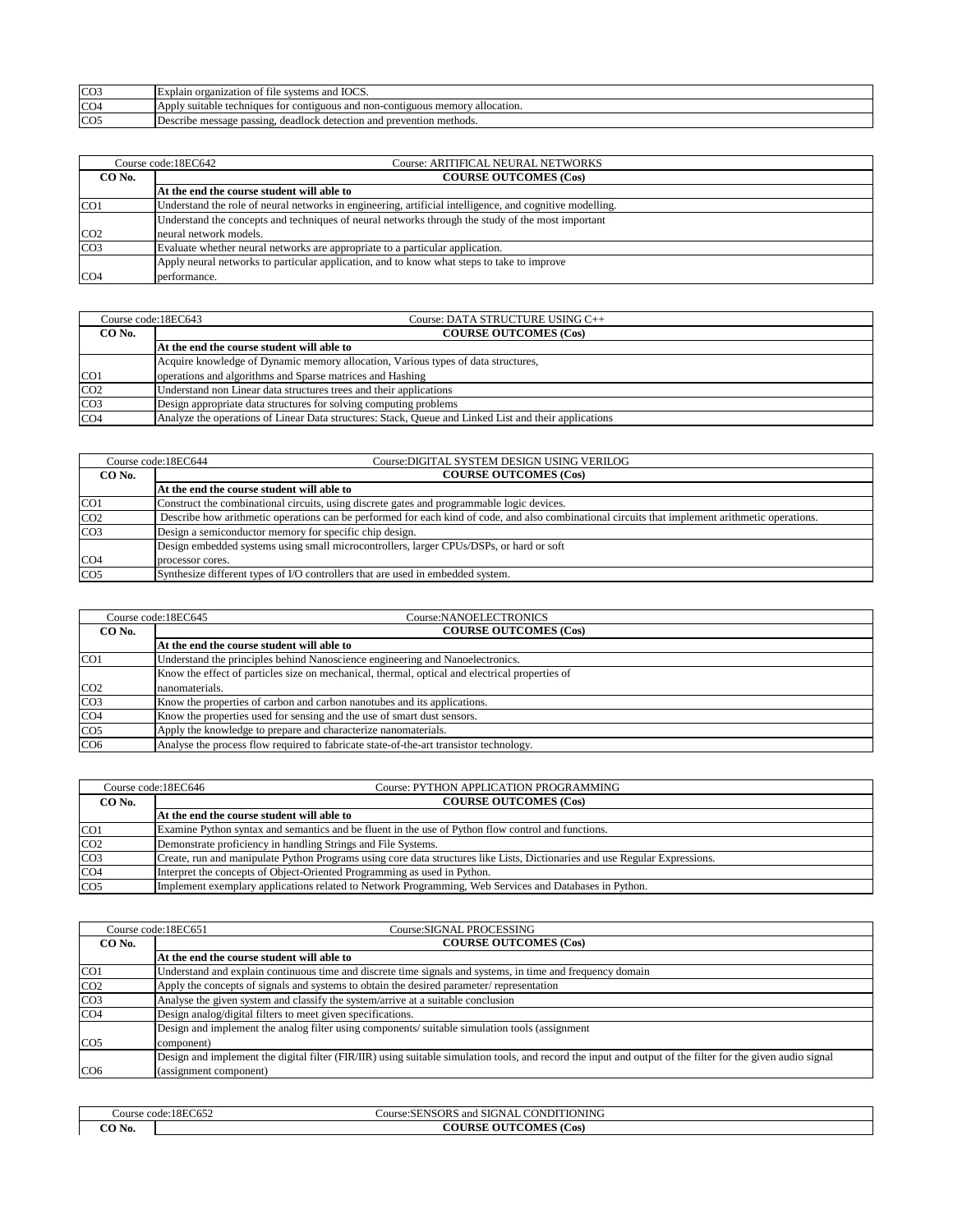|                 | At the end the course student will able to                 |
|-----------------|------------------------------------------------------------|
| CO <sub>1</sub> | Appreciate various types of sensors and their construction |
| CO <sub>2</sub> | Use sensors specific to the end use application            |
| CO <sub>3</sub> | Design systems integrated with sensors                     |

|                 | Course code:18ECL66<br>Course: EMBEDDED SYSTEMS LAB                                           |
|-----------------|-----------------------------------------------------------------------------------------------|
| CO No.          | <b>COURSE OUTCOMES (Cos)</b>                                                                  |
|                 | At the end the course student will able to                                                    |
|                 | Understand the instruction set of 32 bit microcontroller ARM Cortex M3, and the software tool |
| CO <sub>1</sub> | required for programming in Assembly and C language.                                          |
| CO <sub>2</sub> | Develop assembly language programs using ARM Cortex M3 for different applications.            |
| CO <sub>3</sub> | Interface external devices and I/O with ARM Cortex M3.                                        |
| CO <sub>4</sub> | Develop C language programs and library functions for embedded system applications.           |

| Course code:18ECL67 | Course:COMMUNICATION LAB                                                                                        |  |
|---------------------|-----------------------------------------------------------------------------------------------------------------|--|
| CO No.              | <b>COURSE OUTCOMES (Cos)</b>                                                                                    |  |
|                     | At the end the course student will able to                                                                      |  |
| CO <sub>1</sub>     | Determine the characteristics and response of microwave waveguide.                                              |  |
| CO <sub>2</sub>     | Determine the characteristics of microstrip antennas and devices and compute the parameters associated with it. |  |
| CO <sub>3</sub>     | Design and test the digital and analog modulation circuits and display the waveforms.                           |  |
| CO <sub>4</sub>     | Simulate the digital modulation systems and compare the error performance of basic digital modulation schemes.  |  |

|                 | Year:IV                                                                                  | <b>SEM:VII</b> |
|-----------------|------------------------------------------------------------------------------------------|----------------|
|                 | Course:DIGITAL COMMUNICATION<br>Course code:18EC71                                       |                |
| CO No.          | <b>COURSE OUTCOMES (Cos)</b>                                                             |                |
|                 | At the end the course student will able to                                               |                |
| CO <sub>1</sub> | Understand the concepts of networking thoroughly                                         |                |
| CO <sub>2</sub> | Identify the protocols and services of different layers.                                 |                |
| CO <sub>3</sub> | Distinguish the basic network configurations and standards associated with each network. |                |
| CO <sub>4</sub> | Analyze a simple network and measurement of its parameters.                              |                |

|                  | Course: VLSI DESIGN<br>Course code:18EC71                                                                  |  |
|------------------|------------------------------------------------------------------------------------------------------------|--|
| CO No.           | <b>COURSE OUTCOMES (Cos)</b>                                                                               |  |
|                  | At the end the course student will able to                                                                 |  |
|                  | Demonstrate understanding of MOS transistor theory, CMOS fabrication flow                                  |  |
| ICO <sub>1</sub> | and technology scaling.                                                                                    |  |
|                  | Draw the basic gates using the stick and layout diagrams with the knowledge of                             |  |
| CO <sub>2</sub>  | physical design aspects.                                                                                   |  |
| CO <sub>3</sub>  | Demonstrate ability to design Combinational, sequential and dynamic logic circuits as per the requirements |  |
| CO <sub>4</sub>  | Interpret Memory elements along with timing considerations                                                 |  |
| CO <sub>5</sub>  | Interpret testing and testability issues in VLSI Design                                                    |  |

|                 | Course code:18EC731<br>Course: REAL TIME SYSTEM                                                                        |  |
|-----------------|------------------------------------------------------------------------------------------------------------------------|--|
| CO No.          | <b>COURSE OUTCOMES (Cos)</b>                                                                                           |  |
|                 | At the end the course student will able to                                                                             |  |
| CO <sub>1</sub> | Explain the fundamentals of Real time systems and its classifications.                                                 |  |
| CO <sub>2</sub> | Understand the concepts of computer control and the suitable computer hardware requirements for realtime applications. |  |
| CO <sub>3</sub> | Describe the operating system concepts and techniques required for real time systems.                                  |  |
| CO <sub>4</sub> | Develop the software algorithms using suitable languages to meet Real time applications.                               |  |
| CO <sub>5</sub> | Apply suitable methodologies to design and develop Real-Time Systems.                                                  |  |

|                 | Course code:18EC732<br>Course: SATELLITE COMMUNICATION                                                                         |  |
|-----------------|--------------------------------------------------------------------------------------------------------------------------------|--|
| CO No.          | <b>COURSE OUTCOMES (Cos)</b>                                                                                                   |  |
|                 | At the end the course student will able to                                                                                     |  |
| CO <sub>1</sub> | Describe the satellite orbits and its trajectories with the definitions of parameters associated with it.                      |  |
| CO <sub>2</sub> | Describe the electronic hardware systems associated with the satellite subsystem and earth station.                            |  |
| CO <sub>3</sub> | Describe the various applications of satellite with the focus on national satellite system.                                    |  |
| CO <sub>4</sub> | Compute the satellite link parameters under various propagation conditions with the illustration of multiple access techniques |  |
| CO <sub>5</sub> |                                                                                                                                |  |

|                 | Course code:18EC733<br>Course: DIGITAL IMAGEPROCESSING                                                        |
|-----------------|---------------------------------------------------------------------------------------------------------------|
| CO No.          | <b>COURSE OUTCOMES (Cos)</b>                                                                                  |
|                 | At the end the course student will able to                                                                    |
| CO <sub>1</sub> | Understand image formation and the role human visual system plays in perception of gray and color image data. |
| CO <sub>2</sub> | Apply image processing techniques in both the spatial and frequency (Fourier) domains.                        |
| CO <sub>3</sub> | Design and evaluate image analysis techniques                                                                 |
| CO <sub>4</sub> | Conduct independent study and analysis of Image Enhancement and restoration techniques.                       |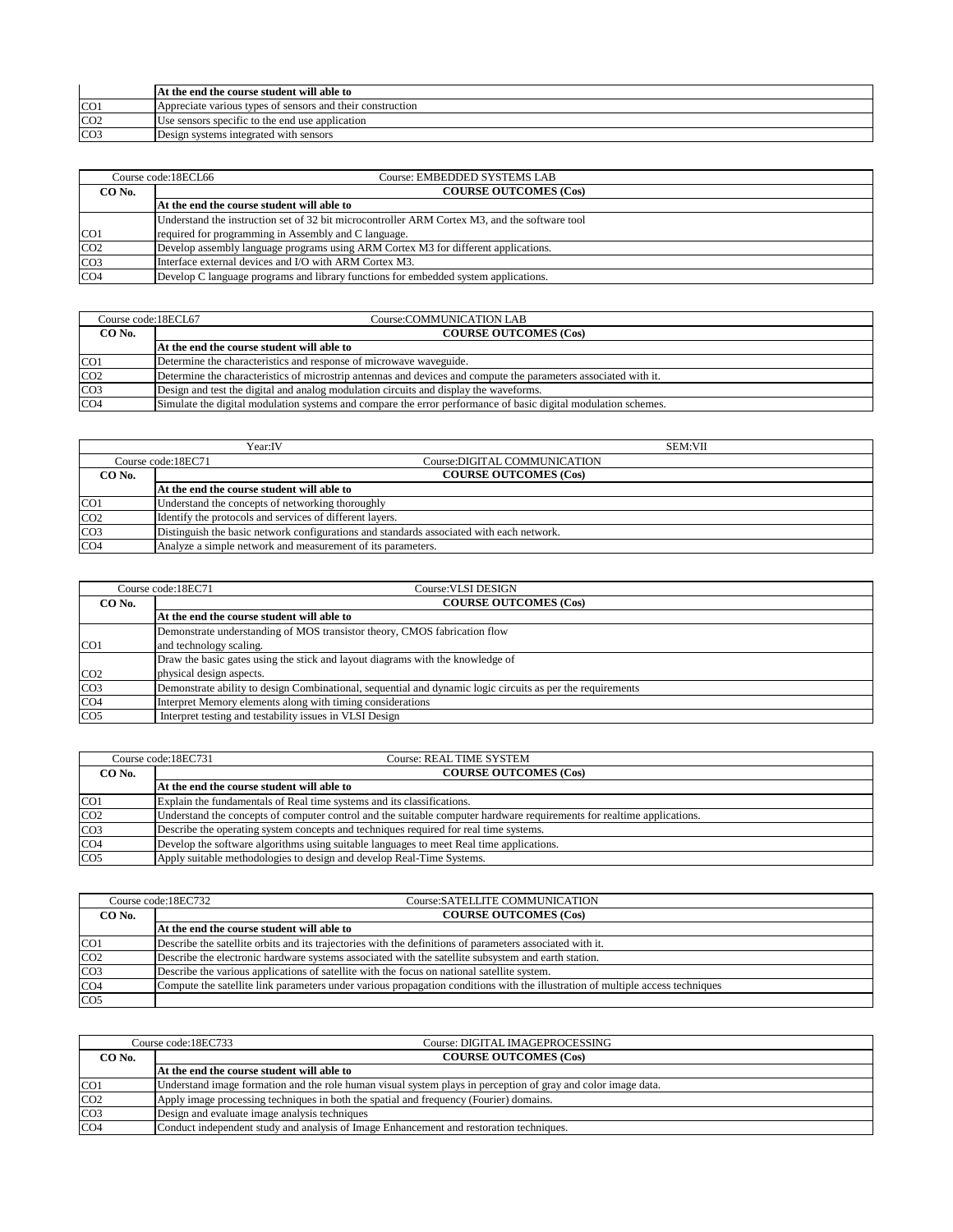CO5

| Course code:18EC734 |                                                               | Course: DSP ALGORITHMS and ARCHITECTURE                                                                                          |  |
|---------------------|---------------------------------------------------------------|----------------------------------------------------------------------------------------------------------------------------------|--|
| CO No.              |                                                               | <b>COURSE OUTCOMES (Cos)</b>                                                                                                     |  |
|                     |                                                               | At the end the course student will able to                                                                                       |  |
| CO <sub>1</sub>     |                                                               | Comprehend the knowledge and concepts of digital signal processing techniques.                                                   |  |
| CO <sub>2</sub>     |                                                               | Apply the knowledge of DSP computational building blocks to achieve speed in DSP architecture or processor.                      |  |
| CO <sub>3</sub>     |                                                               | Apply knowledge of various types of addressing modes, interrupts, peripherals and pipelining structure of TMS320C54xx processor. |  |
| CO <sub>4</sub>     |                                                               | Develop basic DSP algorithms using DSP processors.                                                                               |  |
| CO <sub>5</sub>     |                                                               | Discuss about synchronous serial interface and multichannel buffered serial port (McBSP) of DSP device.                          |  |
| CO6                 |                                                               | Demonstrate the programming of CODEC interfacing                                                                                 |  |
|                     |                                                               |                                                                                                                                  |  |
|                     | Course: IoT & WIRELESS SENSOR NETWORKS<br>Course code:18EC741 |                                                                                                                                  |  |

| $\frac{1}{2}$   | Course, for a minimized served in the monde                                |  |
|-----------------|----------------------------------------------------------------------------|--|
| CO No.          | <b>COURSE OUTCOMES (Cos)</b>                                               |  |
|                 | At the end the course student will able to                                 |  |
| CO <sub>1</sub> | Understand choice and application of IoT $\&$ M2M communication protocols. |  |
| CO <sub>2</sub> | Describe Cloud computing and design principles of IoT.                     |  |
| CO <sub>3</sub> | Awareness of MOTT clients, MOTT server and its programming.                |  |
| CO <sub>4</sub> | Develop an architecture and its communication protocols of of WSNs.        |  |
| CO <sub>5</sub> |                                                                            |  |

| Course code:18EC742 |  | Course: AUTOMOTIVE ELECTRONICS                                                                                                            |  |
|---------------------|--|-------------------------------------------------------------------------------------------------------------------------------------------|--|
| CO No.              |  | <b>COURSE OUTCOMES (Cos)</b>                                                                                                              |  |
|                     |  | At the end the course student will able to                                                                                                |  |
| CO <sub>1</sub>     |  | Acquire an overview of automotive components, subsystems, and basics of Electronic Engine Control in today's automotive industry.         |  |
| CO <sub>2</sub>     |  | Use available automotive sensors and actuators while interfacing with microcontrollers / microprocessors during automotive system design. |  |
| CO <sub>3</sub>     |  | Understand the networking of various modules in automotive systems, communication protocols and diagnostics of the sub systems.           |  |
|                     |  | Design and implement the electronics that attribute the reliability, safety, and smartness to the                                         |  |
| CO <sub>4</sub>     |  | automobiles, providing add-on comforts and get fair idea on future Automotive Electronic Systems.                                         |  |

|                 | Course code:18EC743<br>Course: MULTIMEDIA COMMUNICATION                            |  |
|-----------------|------------------------------------------------------------------------------------|--|
| CO No.          | <b>COURSE OUTCOMES (Cos)</b>                                                       |  |
|                 | At the end the course student will able to                                         |  |
| CO <sub>1</sub> | Understand basics of different multimedia networks and applications.               |  |
| CO <sub>2</sub> | Understand different compression techniques to compress audio and video.           |  |
| CO <sub>3</sub> | Describe multimedia Communication across Networks.                                 |  |
| CO <sub>4</sub> | Analyse different media types to represent them in digital form.                   |  |
| CO <sub>5</sub> | Compress different types of text and images using different compression techniques |  |

| Course code:18EC744 | Course:CRYPTOGRAPHY                                                                          |
|---------------------|----------------------------------------------------------------------------------------------|
| CO No.              | <b>COURSE OUTCOMES (Cos)</b>                                                                 |
|                     | At the end the course student will able to                                                   |
| CO <sub>1</sub>     | Explain basic cryptographic algorithms to encrypt and decrypt the data.                      |
| CO <sub>2</sub>     | Use symmetric and asymmetric cryptography algorithms to encrypt and decrypt the information. |
| CO <sub>3</sub>     | Apply concepts of modern algebra in cryptography algorithms.                                 |
| CO <sub>4</sub>     | Apply pseudo random sequence in stream cipher algorithms                                     |

|                 | Course: MACHINE LEARNING WITH PYTHON<br>Course code:18EC745                    |
|-----------------|--------------------------------------------------------------------------------|
| CO No.          | <b>COURSE OUTCOMES (Cos)</b>                                                   |
|                 | At the end the course student will able to                                     |
| CO <sub>1</sub> | Identify the problems in machine learning.                                     |
| CO <sub>2</sub> | Select supervised, unsupervised or reinforcement learning for problem solving. |
| CO <sub>3</sub> | Apply theory of probability and statistics in machine learning                 |
| CO <sub>4</sub> | Apply concept learning, ANN, Bayes classifier, k nearest neighbor              |
| CO <sub>5</sub> | Perform statistical analysis of machine learning techniques.                   |

|                 | Course:COMPUTER NETWORKS LAB<br>Course code:18ECL76                                       |
|-----------------|-------------------------------------------------------------------------------------------|
| CO No.          | <b>COURSE OUTCOMES (Cos)</b>                                                              |
|                 | At the end the course student will able to                                                |
| CO <sub>1</sub> | Use the network simulator for learning and practice of networking algorithms.             |
| CO <sub>2</sub> | Illustrate the operations of network protocols and algorithms using C programming.        |
| CO <sub>3</sub> | Simulate the network with different configurations to measure the performance parameters. |
| CO <sub>4</sub> | Implement the data link and routing protocols using C programming.                        |
| CO <sub>5</sub> |                                                                                           |

|        | Course code:18ECL77 | $\mathbf{v}$ $\mathbf{v}$ $\mathbf{v}$ $\mathbf{v}$ $\mathbf{v}$<br><b>VLSI LAB</b><br>Course: |  |
|--------|---------------------|------------------------------------------------------------------------------------------------|--|
| CO No. |                     | <b>COURSE OUTCOMES (Cos)</b>                                                                   |  |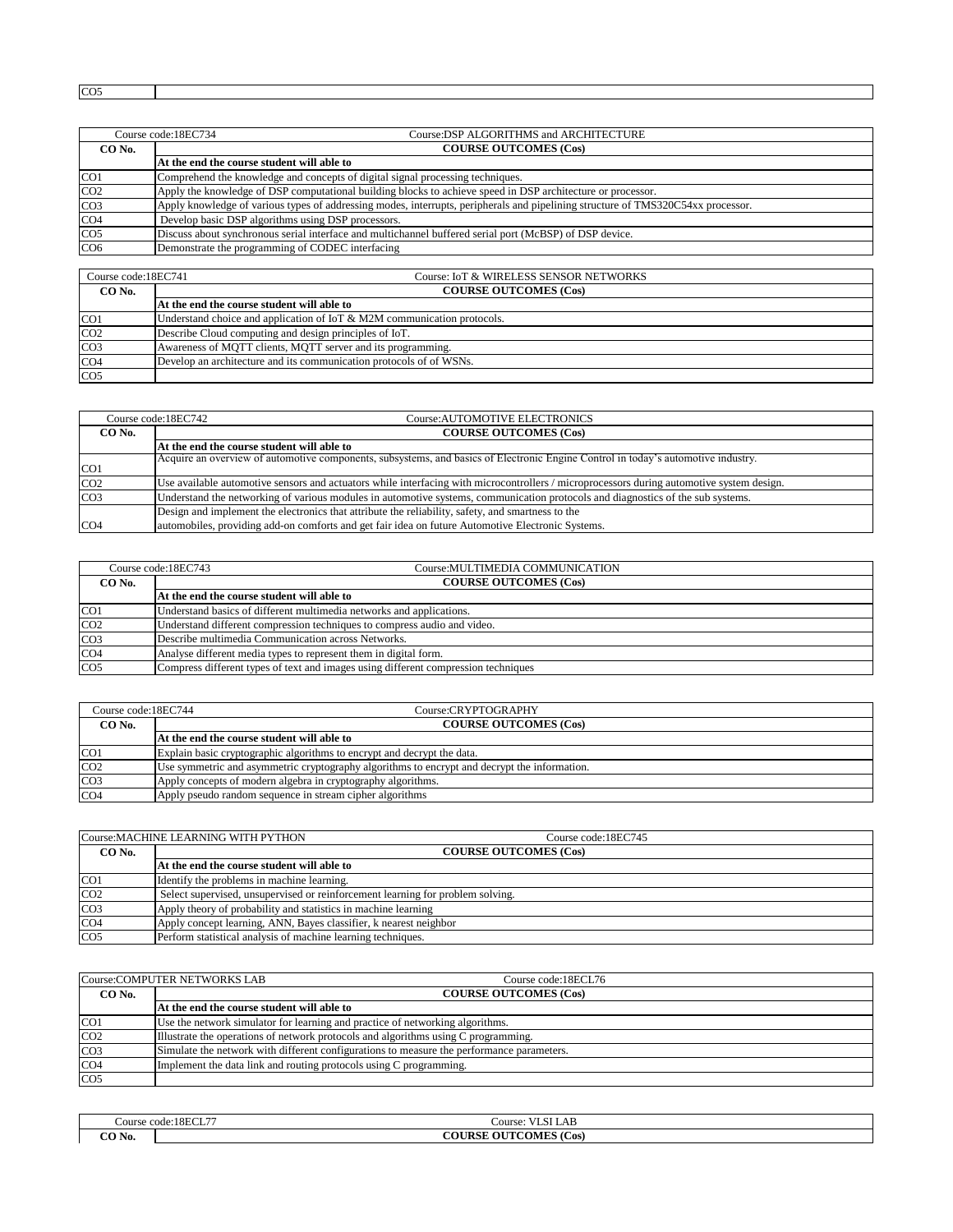|                 | At the end the course student will able to                                                                                                                    |
|-----------------|---------------------------------------------------------------------------------------------------------------------------------------------------------------|
| CO <sub>1</sub> | Design and simulate combinational and sequential digital circuits using Verilog HDL                                                                           |
| CO <sub>2</sub> | Understand the Synthesis process of digital circuits using EDA tool.                                                                                          |
|                 | Perform ASIC design flow and understand the process of synthesis, synthesis constraints and evaluating the synthesis reports to obtain optimum gate level net |
| CO <sub>3</sub> | list                                                                                                                                                          |
|                 | Design and simulate basic CMOS circuits like inverter, common source amplifier and differential                                                               |
| CO <sub>4</sub> | amplifiers.                                                                                                                                                   |
| CO <sub>5</sub> | Perform RTL-GDSII flow and understand the stages in ASIC design.                                                                                              |

|                 | Course code:18EC75<br>Course: COMMUNICATION THEORY                  |  |
|-----------------|---------------------------------------------------------------------|--|
| CO No.          | <b>COURSE OUTCOMES (Cos)</b>                                        |  |
|                 | At the end the course student will able to                          |  |
| CO <sub>1</sub> | Describe operation of communication systems.                        |  |
| CO <sub>2</sub> | Understand the techniques of Amplitude and Angle modulation.        |  |
| CO <sub>3</sub> | Understand the concept of sampling and quantization                 |  |
| CO <sub>4</sub> | Understand the concepts of different digital modulation techniques. |  |
| CO <sub>5</sub> | Describe the principles of wireless communications system.          |  |

| Course code:18EC752 |  | Course:NEURAL NETWORKS                                                                                                   |
|---------------------|--|--------------------------------------------------------------------------------------------------------------------------|
| CO No.              |  | <b>COURSE OUTCOMES (Cos)</b>                                                                                             |
|                     |  | At the end the course student will able to                                                                               |
| CO <sub>1</sub>     |  | Understand the role of neural networks in engineering, artificial intelligence, and cognitive modelling.                 |
| CO <sub>2</sub>     |  | Understand the concepts and techniques of neural networks through the study of the most important neural network models. |
| CO <sub>3</sub>     |  | Evaluate whether neural networks are appropriate to a particular application.                                            |
| CO <sub>4</sub>     |  | Apply neural networks to particular application, and to know what steps to take to improve performance.                  |

|                 | Year:IV<br><b>SEM:VIII</b>                                                                       |  |
|-----------------|--------------------------------------------------------------------------------------------------|--|
|                 | Course: WIRELESS AND CELLULAR COMMUNICATION<br>Course code:18EC81                                |  |
| CO No.          | <b>COURSE OUTCOMES (Cos)</b>                                                                     |  |
|                 | At the end the course student will able to                                                       |  |
|                 | Explain concepts of propagation mechanisms like Reflection, Diffraction, Scattering in wireless  |  |
| CO <sub>1</sub> | channels.                                                                                        |  |
|                 | Develop a scheme for idle mode, call set up, call progress handling and call tear down in a GSM  |  |
| CO <sub>2</sub> | cellular network.                                                                                |  |
|                 | Develop a scheme for idle mode, call set up, call progress handling and call tear down in a CDMA |  |
| CO <sub>3</sub> | cellular network.                                                                                |  |
| CO <sub>4</sub> | Understand the Basic operations of Air interface in a LTE 4G system.                             |  |

|                 | Course code:18EC821<br><b>Course: NETWORK SECURITY</b>                         |  |
|-----------------|--------------------------------------------------------------------------------|--|
| CO No.          | <b>COURSE OUTCOMES (Cos)</b>                                                   |  |
|                 | At the end the course student will able to                                     |  |
| CO <sub>1</sub> | Explain network security services and mechanisms and explain security concepts |  |
| CO <sub>2</sub> | Understand the concept of Transport Level Security and Secure Socket Layer.    |  |
| CO <sub>3</sub> | Explain Security concerns in Internet Protocol security                        |  |
| CO <sub>4</sub> | Explain Intruders, Intrusion detection and Malicious Software                  |  |
| CO <sub>5</sub> | Describe Firewalls, Firewall Characteristics, Biasing and Configuration        |  |

| Course code:18EC822 | Course: MICRO ELECTROMECHANICAL SYSTEMS                                  |  |
|---------------------|--------------------------------------------------------------------------|--|
| CO No.              | <b>COURSE OUTCOMES (Cos)</b>                                             |  |
|                     | At the end the course student will able to                               |  |
| CO <sub>1</sub>     | Appreciate the technologies related to Micro Electro Mechanical Systems. |  |
| CO <sub>2</sub>     | Understand design and fabrication processes involved with MEMS Devices.  |  |
|                     | Analyze the MEMS devices and develop suitable mathematical models.       |  |
| CO <sub>3</sub>     | Know various application areas for MEMS device.                          |  |
| CO <sub>4</sub>     |                                                                          |  |
| CO <sub>5</sub>     |                                                                          |  |

| Course code:18EC823 | Course: RADAR ENGINEERING                                                                  |  |
|---------------------|--------------------------------------------------------------------------------------------|--|
| CO No.              | <b>COURSE OUTCOMES (Cos)</b>                                                               |  |
|                     | At the end the course student will able to                                                 |  |
| CO <sub>1</sub>     | Understand the radar fundamentals and radar signals.                                       |  |
| CO <sub>2</sub>     | Explain the working principle of pulse Doppler radars, their applications and limitations. |  |
| CO <sub>3</sub>     | Describe the working of various radar transmitters and receivers.                          |  |
| CO <sub>4</sub>     | Analyze the range parameters of pulse radar system which affect the system performance.    |  |
| CO <sub>5</sub>     |                                                                                            |  |